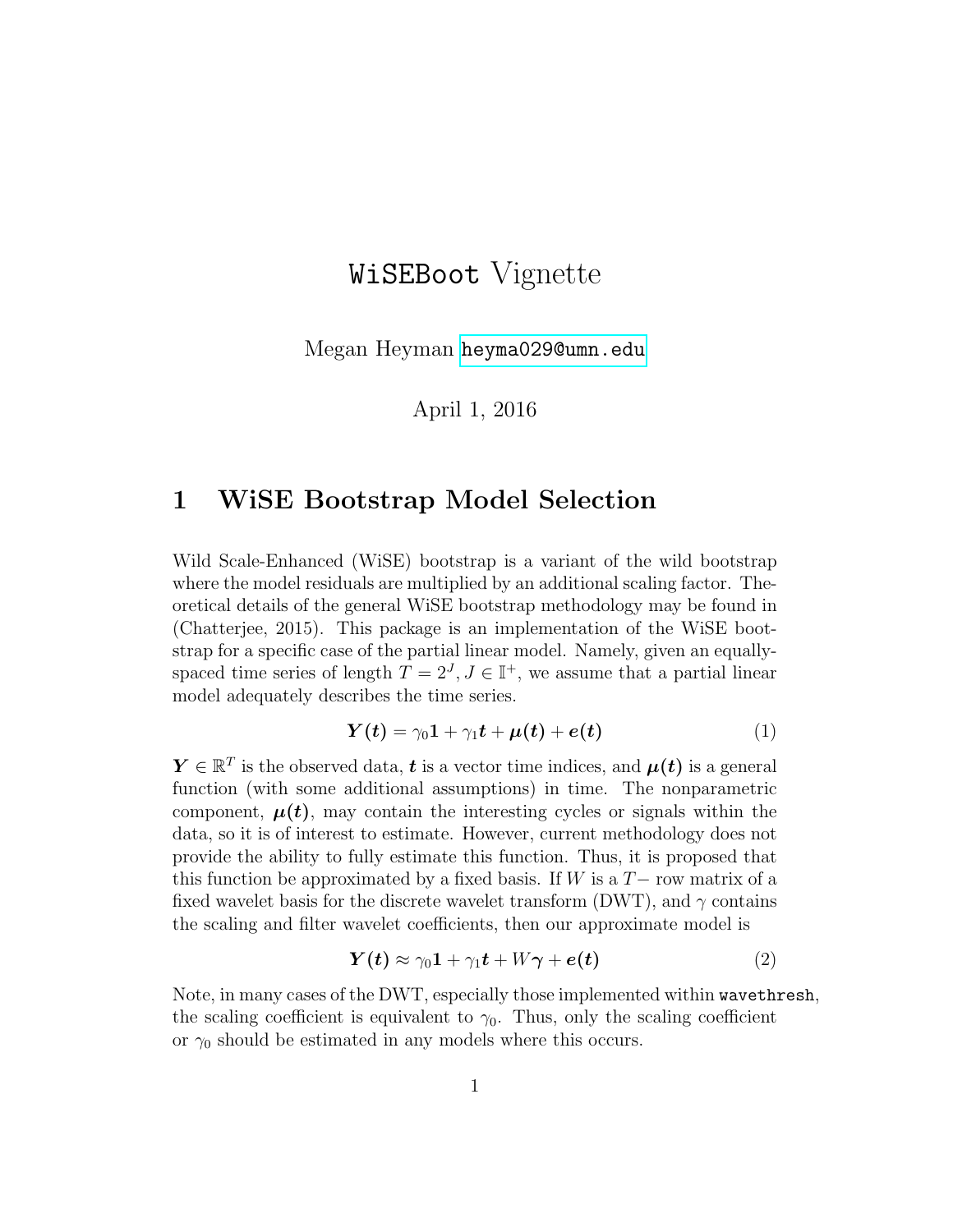We propose that models of this type are useful descriptors of various time series, including climate model output. The quantity  $W\gamma$  is the approximation of  $\mu(t)$ , which hypothetically contains 'interesting' signal within the data. Thus, the estimates of  $\gamma$  are of relevance to us. The parametric, linear component  $(\gamma_0 \mathbf{1} + \gamma_1 t)$ , would necessarily change by data application, but we claim it is adequate in the examples presented here. This parametric component is important to estimate, but may not contain interesting information for our application. Thus, in this approximation of the partial linear model, the set of population parameters  $\gamma_0$ ,  $\gamma_1$  and  $\gamma$  are estimated.

Estimating the full vector of wavelet coefficients,  $\gamma$ , is problematic with current methodologies. However, it is typical that the wavelet filter coefficients are sparse, containing many zero or nearly zero-valued entries. The proposed methodology takes advantage of the sparsity and chooses a strong threshold criteria for the coefficients. With data of length  $2<sup>J</sup>$ , filter wavelet coefficients exist for levels 0, 1, ...,  $J-1$ . Call  $J_0$  the threshold. Then all coefficients occuring at levels greater than  $J_0$  are set to 0. Essentially, our models assume all fine-level filter coefficients are 0-valued in expectation. Thresholding  $\gamma$ in this fashion decreases the number of parameters to estimate which implies consistent estimation is possible. Of course, this is subject to certain assumptions and conditions on the data and model, which are not discussed here.

Assume fixing the threshold,  $J_0$ , provides an adequate model. Then, we may estimate the population parameters  $\gamma_0$ ,  $\gamma_1$  and  $\gamma$  consistently. Using least squares estimation,  $\hat{\gamma}_0$  and  $\hat{\gamma}_1$  are obtained and residuals are defined as  $r(t) = Y(t) - \hat{\gamma}_0 \mathbf{1} - \hat{\gamma}_1 t$ . The DWT is performed on  $r(t)$  to find a length-T vector of wavelet coefficients. The threshold is then applied and  $\gamma$ is estimated by  $\hat{\gamma}_{J_0}$ . Wavelet residauls are defined by  $r_w(t) = r(t) - W\hat{\gamma}_{J_0}$ .

The discussion thus far has concerned parameter estimation. It is usually of interest to also estimate the error associated with the parameters in the model so that inference is possible. Although all of the assumptions of [2](#page-0-0) have not been stated in this document, it is important to note that the following bootstrap methodology does *not* require that the errors,  $e(t)$ , be homoscedastic or come from a normal distribution. The WiSE bootstrap is an excellent tool for estimation in situations where the typical, strong assumptions over models do not hold. Not only do we obtain consistent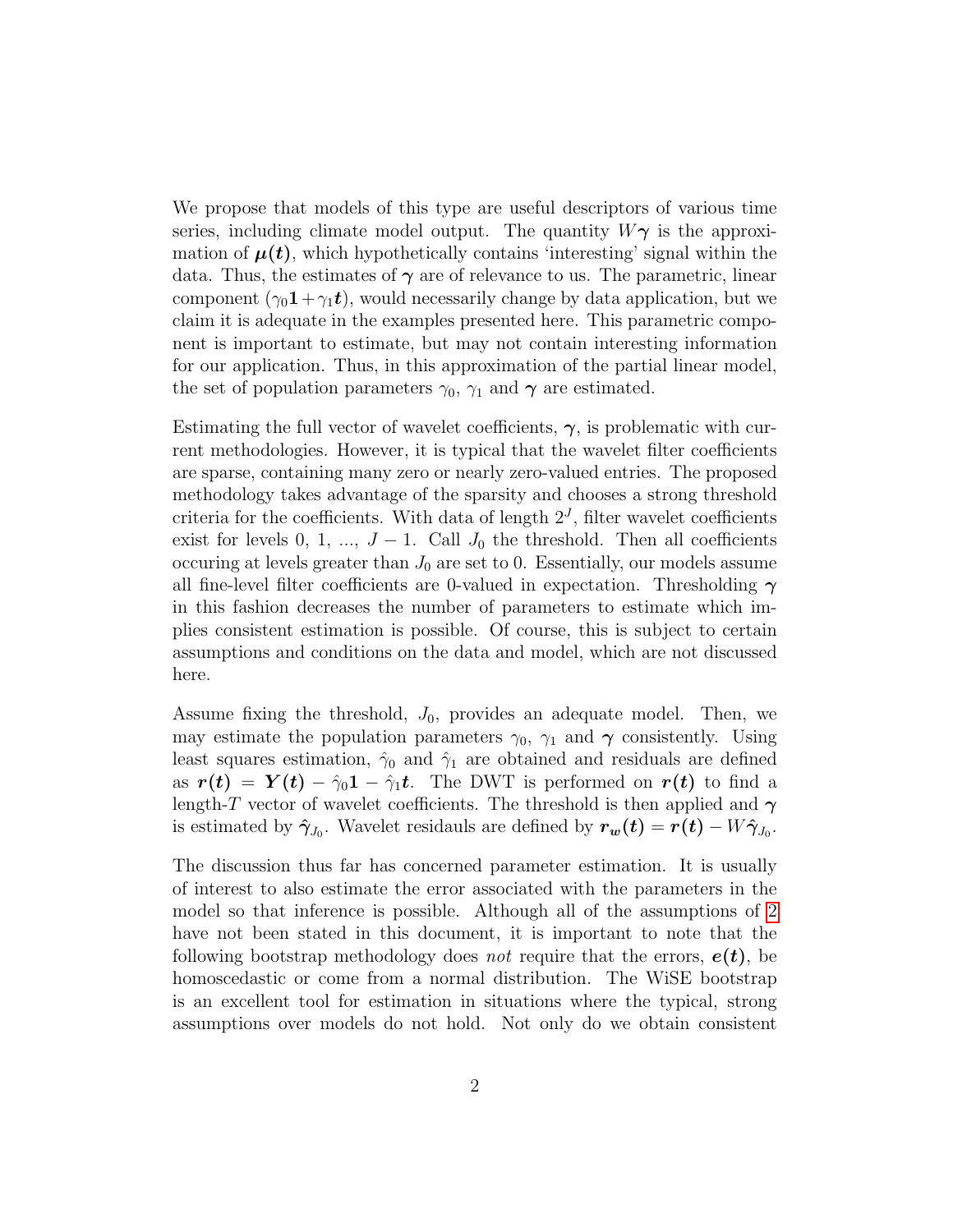estimates of the parameters, but also their errors.

To perform the WiSE bootstrap for model [2](#page-0-0) with set threshold  $J_0$ , create bootstrap series for  $b = 1, 2, ..., B$ 

$$
Y_b(t) = \hat{\gamma}_0 1 + \hat{\gamma}_1 t + W \hat{\gamma}_{J_0} + \tau U_b r_w(t) \tag{3}
$$

where  $\tau$  is a scaling parameter such that  $\tau^2/T \to 0$  and  $\tau \to \infty$ . Define  $U_b = diag(u_1, u_2, ..., u_T)$  for  $b = 1, ..., B$ . The  $u_i, i = 1, 2, ..., T$  are independent, mean 0, variance 1, finite  $8^{th}$  moment random variables, which are also independent across each bootstrap sample. The  $Y_b(t)$  are used to find the bootstrap estimates  $\hat{\gamma}_{0b}$ ,  $\hat{\gamma}_{1b}$ , and  $\hat{\gamma}_{J_0b}$ . The set of B parameter estimates allows the user to examine the variability in each parameter. The WiSE bootstrap also allows for estimation of the variance associated with the errors, but this is not implemented within WiSEBoot. All details of theoretical conditions and consistency results are contained in (Chatterjee, 2015).

This WiSE bootstrap re-sampling technique is novel, as it allows for a model selection while concurrently providing (asymptotically) consistent estimates of the model parameters (Chatterjee, 2015). All prior description sets the threshold level,  $J_0$ , at a fixed level. The WiSEBoot package provides an automatic process to select the wavelet coefficient threshold level. The choice of the threshold determines the number of wavelet coefficients to be estimated, and thus, a model selection. Technically, speaking the models considered for selection follow a sieve selection scheme (i.e. estimate ALL wavelet coefficients at any levels less than or equal to  $J_0$ ).

The model selection process is conducted as follows. For a data series of length  $2^J$ , a WiSE bootstrap sample is created for thresholds of  $J_0 \in$  $\{0, 1, ..., J - 2\}$  as well as setting all filter wavelet coefficients to 0. The selected model minimizes the mean of the mean squared-error between the bootstrap estimated model and the provided data. That is, for any  $J_0$ , we calculate the mean of the mean-squared error

$$
\overline{MSE}_{J_0}=\frac{1}{TB}\sum_{b=1}^B<\boldsymbol{Y(t)}-\hat{\gamma}_{0b}\boldsymbol{1}-\hat{\gamma}_{1b}\boldsymbol{t}-W\boldsymbol{\hat{\gamma}}_{J_0b},\quad \boldsymbol{Y(t)}-\hat{\gamma}_{0b}\boldsymbol{1}-\hat{\gamma}_{1b}\boldsymbol{t}-W\boldsymbol{\hat{\gamma}}_{J_0b}>
$$

where  $\langle x, y \rangle$  is defined as the inner product of vectors x and y. The selected wavelet coefficient threshold in the model is  $J_0^*$  where

$$
\overline{MSE}_{J_0^*} = \min_j \overline{MSE}_j
$$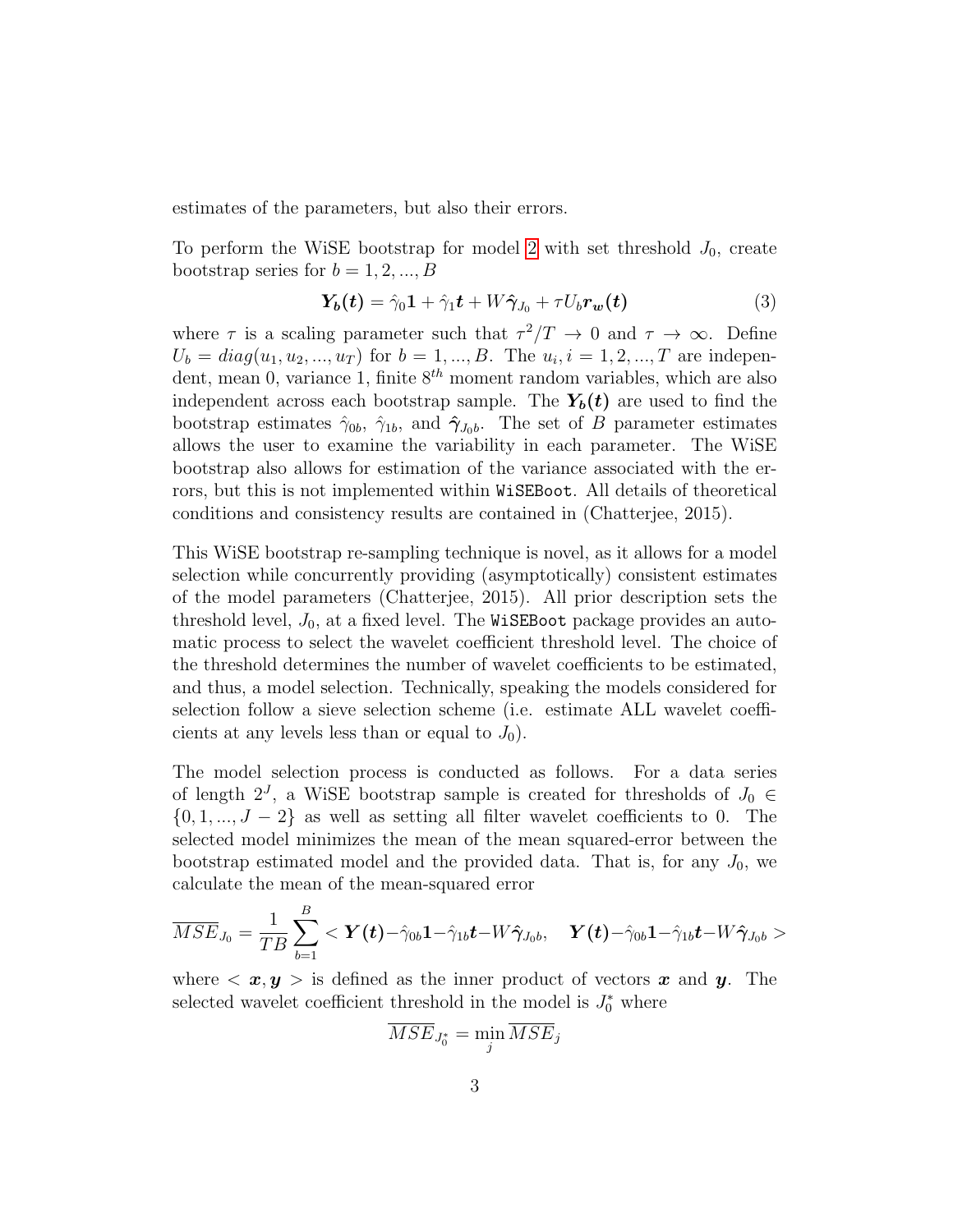### 2 WiSE Bootstrap Model Selection: Simulation Example

To demonstrate the wavelet coefficient threshold selection, this example uses some simulated wavelet signals. What may be considered as a populationlevel signal is contained in SimulatedSmoothSeries, which is a matrix.

```
data(SimulatedSmoothSeries)
dim(SimulatedSmoothSeries)
## [1] 1024 9
SimulatedSmoothSeries[1:3, ]
## J0.0 J0.1 J0.2 J0.3 J0.4
## [1,] -0.009340405 0.01674716 0.004249168 0.04902028 -0.02750788
## [2,] -0.009343208 0.01676378 0.003836796 0.04871207 -0.02514671
## [3,] -0.009345534 0.01677582 0.003428975 0.04834426 -0.02252105
## J0.5 J0.6 J0.7 J0.8
## [1,] -0.050660410 0.1438138 0.2153899 0.40223065
## [2,] -0.028013936 0.1572082 0.2122281 0.34668205
## [3,] -0.005142542 0.1555804 0.1611787 0.09866474
```
All signals in this matrix were generated using the wavethresh package with a "DaubLeAsymm" (Daubechies Least Asymmetric) wavelet with 8 vanishing moments and a "periodic" boundary condition. The column names of SimulatedSmoothSeries indicate the true wavelet coefficient threshold level. Let's consider the  $4<sup>th</sup>$  column. The wavelet coefficients were thresholded at the  $J_0 = 3$  level. Thus, all finer-level coefficients (levels 4,5,6,7,8, and 9) were set to 0, to create this smooth signal.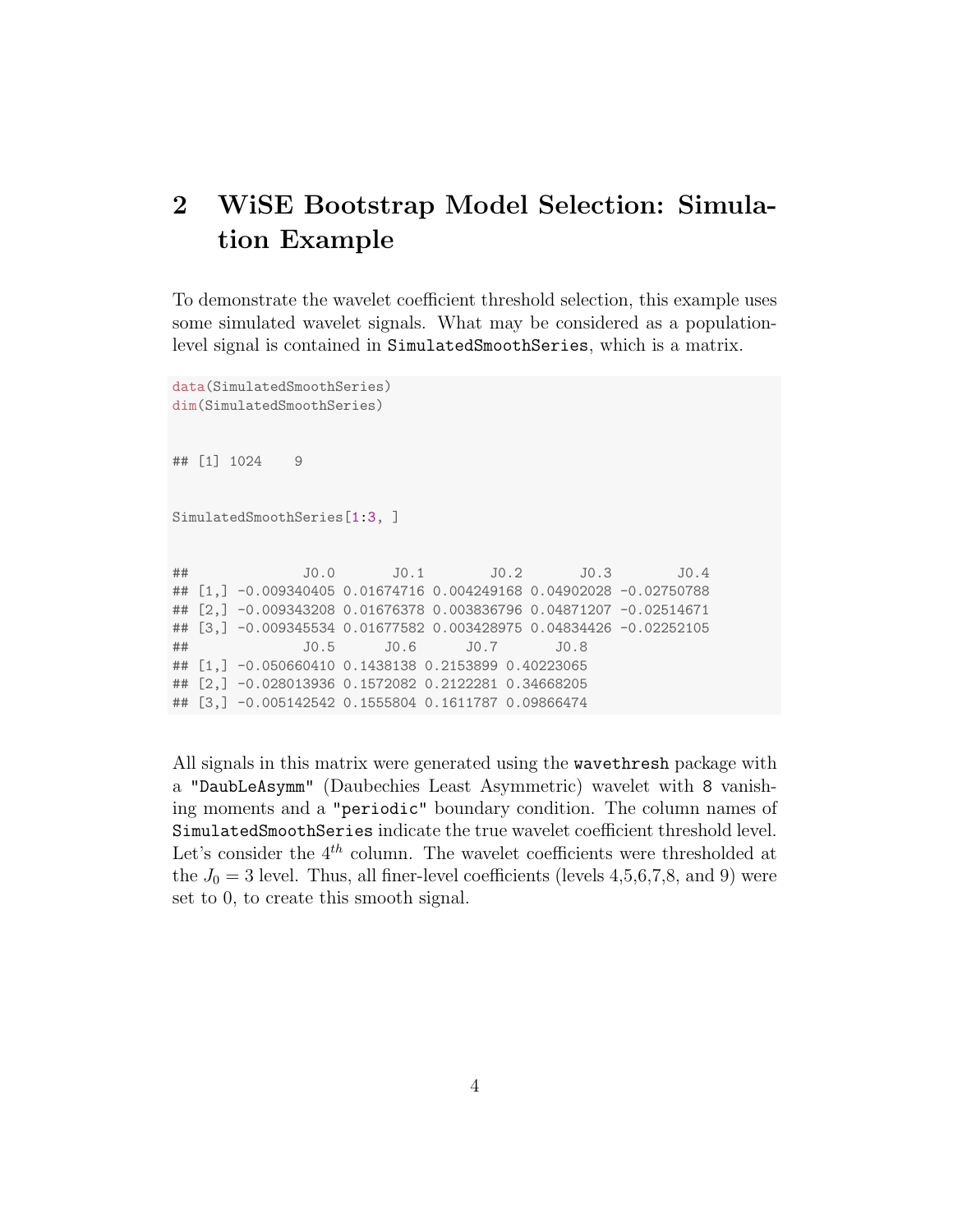Here is a plot of the signal in the  $4^{th}$  column:



If data were observed from a population signal such as this, the data would be noisy. The matrices SimulatedSNR5Series, SimulatedSNR9Series, SimulatedSNR15Series, and SimulatedSNR25Series contain data series with population signals from SimulatedSmoothSeries and varying levels of added noise. For data of length  $2^J$  and a signal,  $\mu(t)$ , with threshold  $J_0$ , the signal-to-noise ratio (SNR) is defined as

$$
SNR = \frac{<\mu(t), \mu(t) > / (2^{J_0+1} - 1)}{(2^J)\sigma^2/(2^J - 2^{J_0+1} + 1)}
$$
(4)

when  $\sigma^2$  is the variance of the noise. Our SNR is similar to an F-ratio, and in other contexts, the user may wish to take the square-root of the SNR in discussion. The provided data matrices contain series with SNR=5, 9, 15 and 25. It seems reasonable to assume that the signal would be more apparent in the SNR=25 series than the SNR=5 series.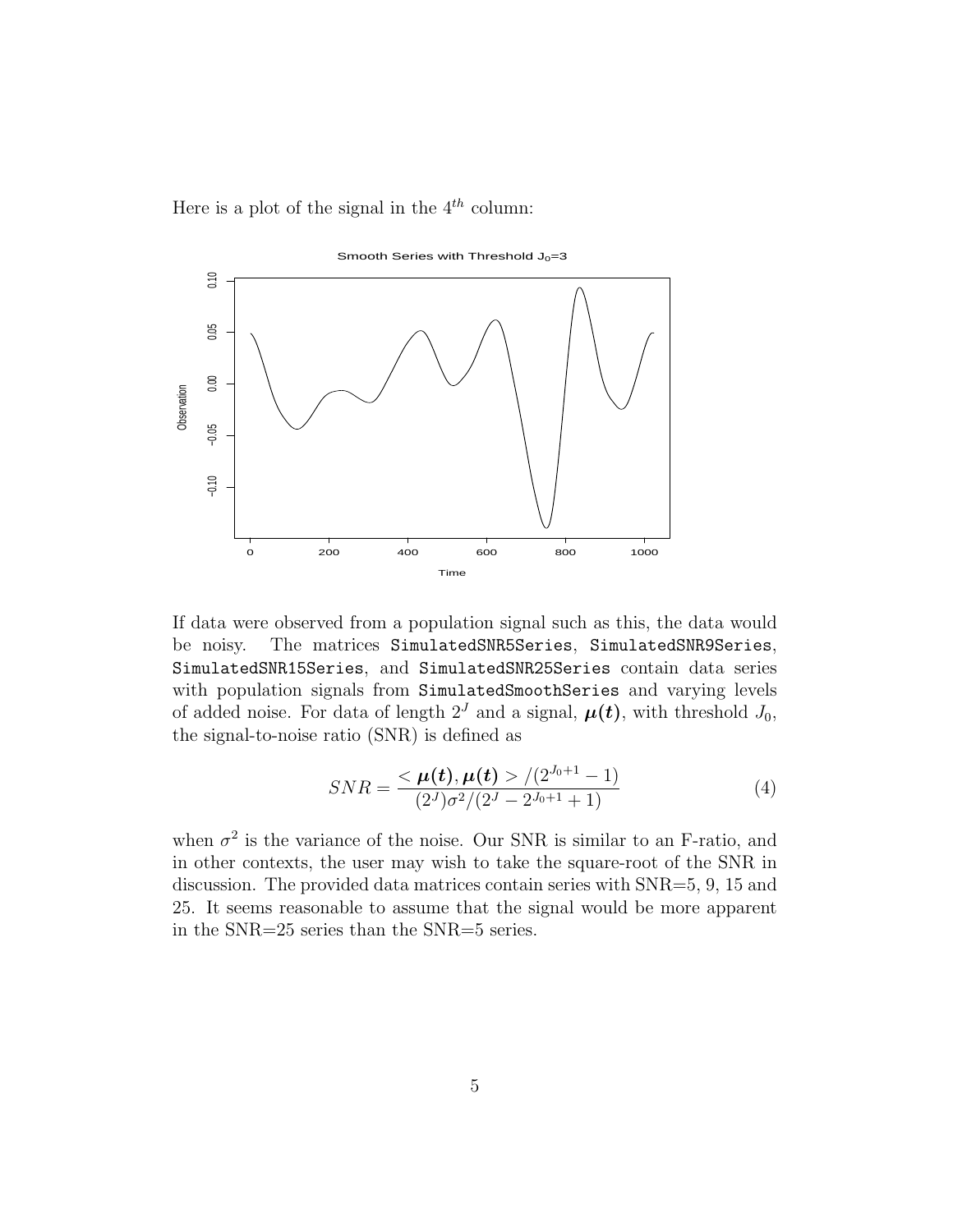Here is a look at the 'noisy data':



We can see that the true signal is somewhat hidden in each of these data series, but the lower SNR series are noisier. Typically, the analyst would not know the true signal threshold level. The smoothTimeSeries function allows for a quick visualization of all possible wavelet coefficient threshold levels. This is especially useful if the analyst would like to manually choose a wavelet coefficient threshold level. Using the SNR=15 series, we can demonstrate this capability. Note, the wavelet settings for these smooths generated below exactly match the true signals from SimulatedSmoothSeries. The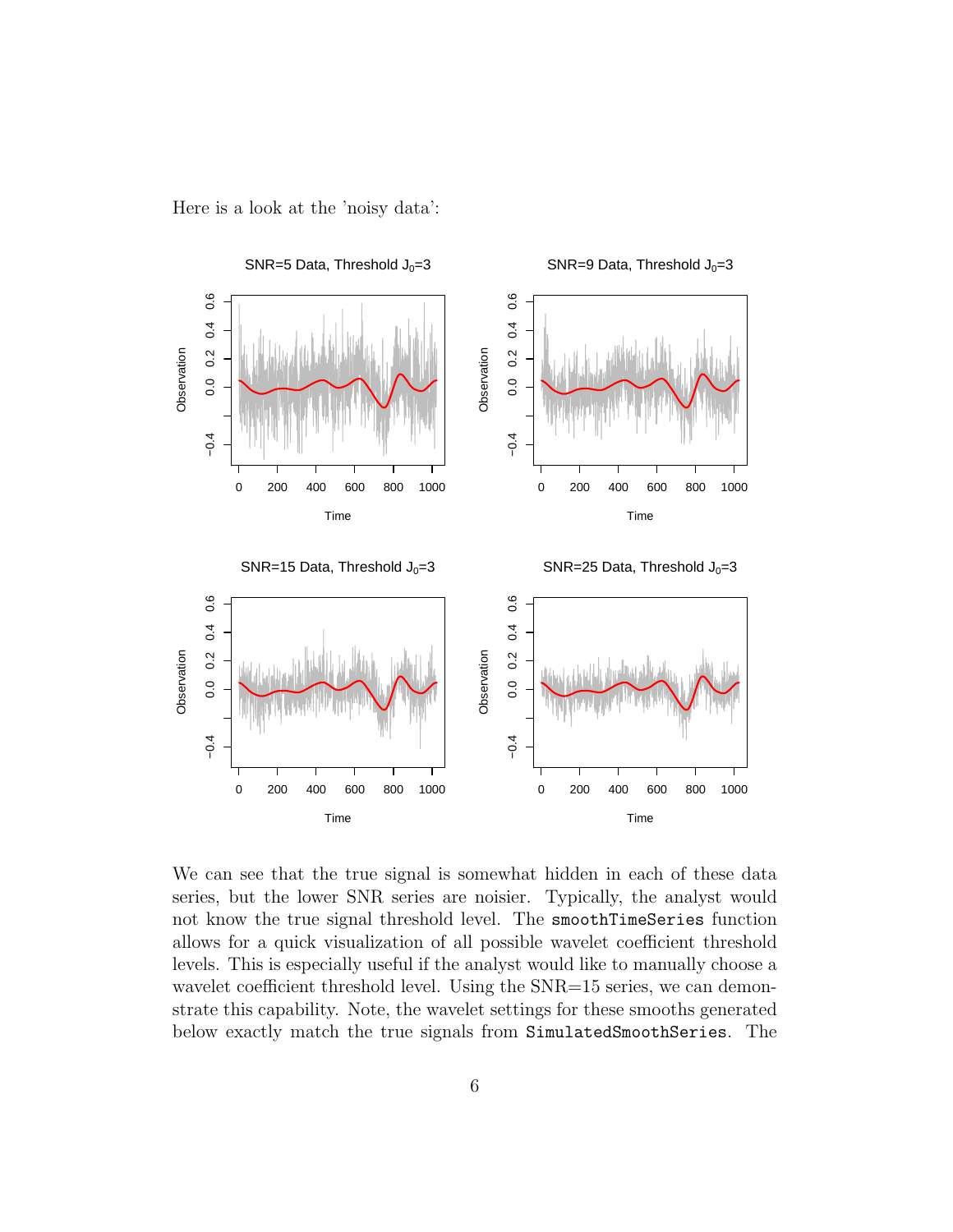user could change the wavelet family, filter, and boundary.

smoothPlot <- smoothTimeSeries(SimulatedSNR15Series[ ,4], plot="all")





Observed Data and Smooth  $\rm\,J_{0}$  +1= 3 Observed Data and Smooth  $\rm\,J_{0}$  +1= 4 Observed Data and Smooth  $\rm\,J_{0}$  +1= 5



Observed Data and Smooth  $\mathsf{J}_0$  +1= 6 Observed Data and Smooth  $\mathsf{J}_0$  +1= 7 Observed Data and Smooth  $\mathsf{J}_0$  +1= 8



Observed Data and Smooth  $J_0 + 1 = 9$ 

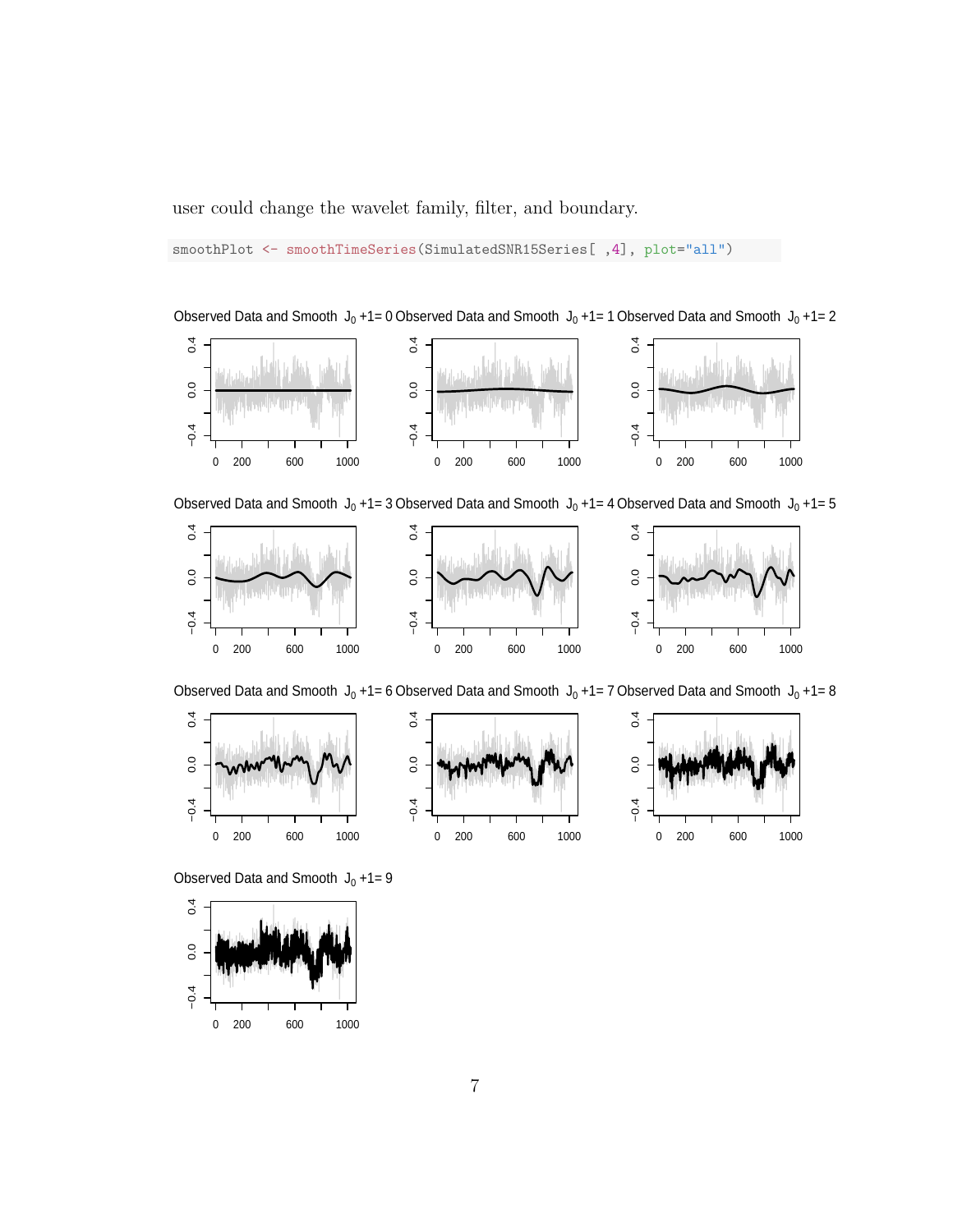Without knowing the truth, an analyst may guess that the wavelet threshold level could be any of  $J_0 \in \{3, 4, 5\}$ . We can use the WiSEBoot function to remove the guess-work and automatically choose a wavelet threshold. As discussed in Section [1,](#page-0-1) the model which achieves the minimum of the meansquared error is selected. Let's leave the default wavelet settings again (which exactly match the true signal wavelet here) and look at the MSE criteria for B=R=10 bootstrap samples. Typically, a larger number of bootstrap samples is used, as these may be generated in parallel. We choose a lower number in the vignette for the sake of time.

```
set.seed(1414)
SNR15Boot <- WiSEBoot(SimulatedSNR15Series[ ,4], R=10)
SNR15Boot$MSECriteria
## J0plusOne meanOfMSE
## [1,] 9 0.02247101
## [2,] 8 0.02082697
## [3,] 7 0.01697414
## [4,] 6 0.01387268
## [5,] 5 0.01176293
## [6,] 4 0.01120335
## [7,] 3 0.01182277
## [8,] 2 0.01246284
## [9,] 1 0.01264591
## [10,] 0 0.01271920
```
Even in this small bootstrap sample, the correct model was selected. We can see at  $J_0 + 1 = 4$  the mean of the MSE is minimized with a value of 0.0112. The reader should keep in mind that this is a simulation example, so a desirable result is not surprising.

Now, we have an automatically selected model with threshold  $J_0 = 3$ . The output WiSEBoot object, called SNR15Boot, contains not only the model selection, but also the estimated parameters from each bootstrap sample in the selected model. Thus, the distributions of the  $\gamma_0$ ,  $\gamma_1$  and  $\gamma$  parameters may be examined by visualizing the bootstrap estimates.

The boxplots below show the empirical distributions of the parametric linear parameter estimates  $(\hat{\gamma}_{0b}, \hat{\gamma}_{1b})$ . Because the data was simulated, the population parameters are known to be  $\gamma_0 = 0, \gamma_1 = 0$ .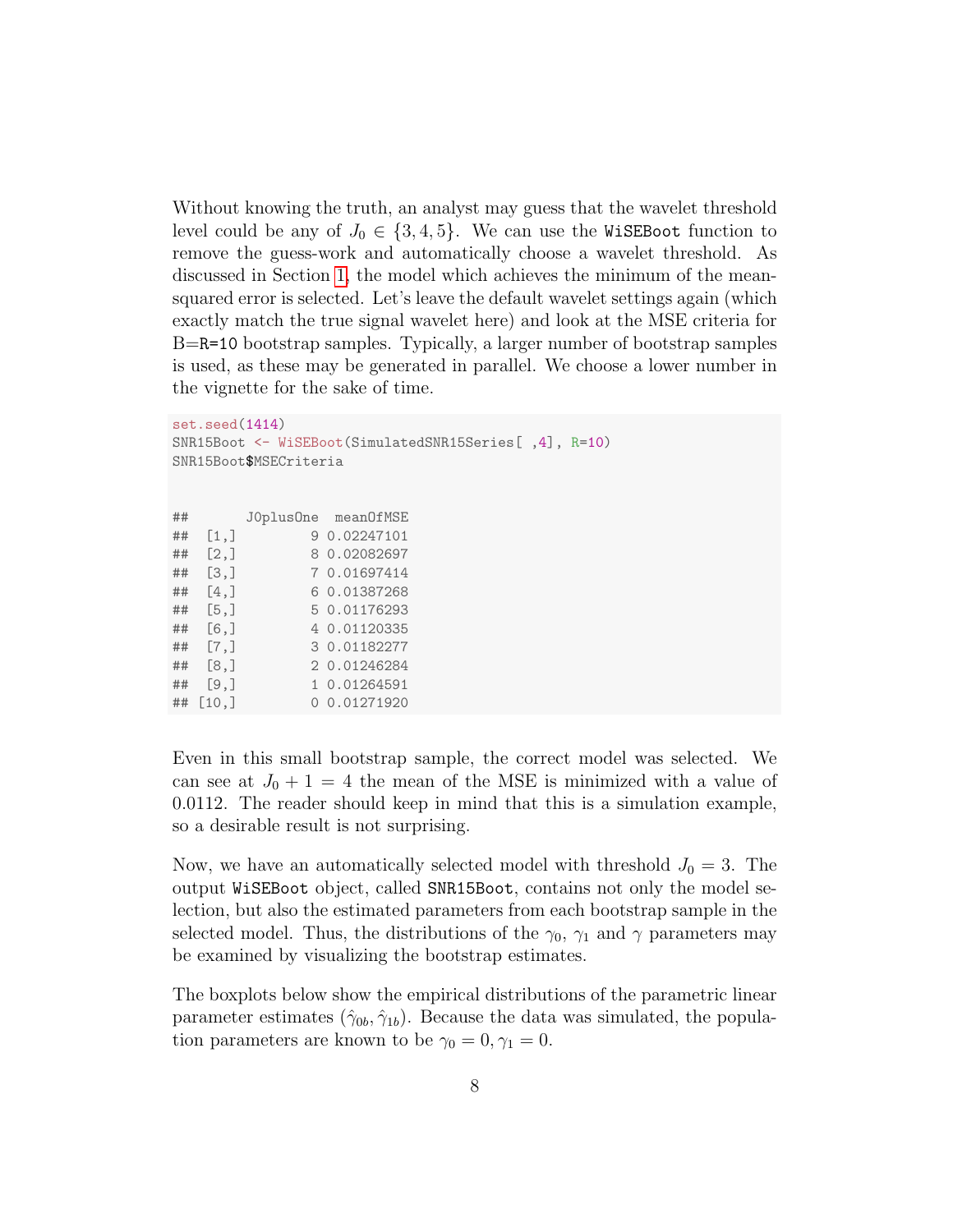```
par(mfrow=c(1,2))boxplot(SNR15Boot$BootIntercept,
       main=expression(paste("R=10 Bootstrap Estimates of ", gamma[0])),
       ylab=expression(hat(gamma)[0][b]))
abline(h=0, col="red")
boxplot(SNR15Boot$BootSlope,
       main=expression(paste("R=10 Bootstrap Estimates of ", gamma[1])),
       ylab=expression(hat(gamma)[1][b]))
```




As always in any type of bootstrap, the bootstrap distribution will be centered around the original estimate from the data. We can see that these boxplots aren't exactly centered at 0 because of this centering issue associated with the bootstrap. (Keep in mind there are only R=10 bootstrap samples too.)

Likewise, any individual non-thresholded filter wavelet coefficient may be visualized. Below are the bootstrap distributions of the level=1 filter coefficients.

```
par(mfrow=c(1,2))boxplot(SNR15Boot$BootWavelet[,3],
       main=expression(paste("R=10 Boot. Est. of lvl=1, coef=1, ", gamma)),
       ylab=expression(hat(gamma)[b]))
```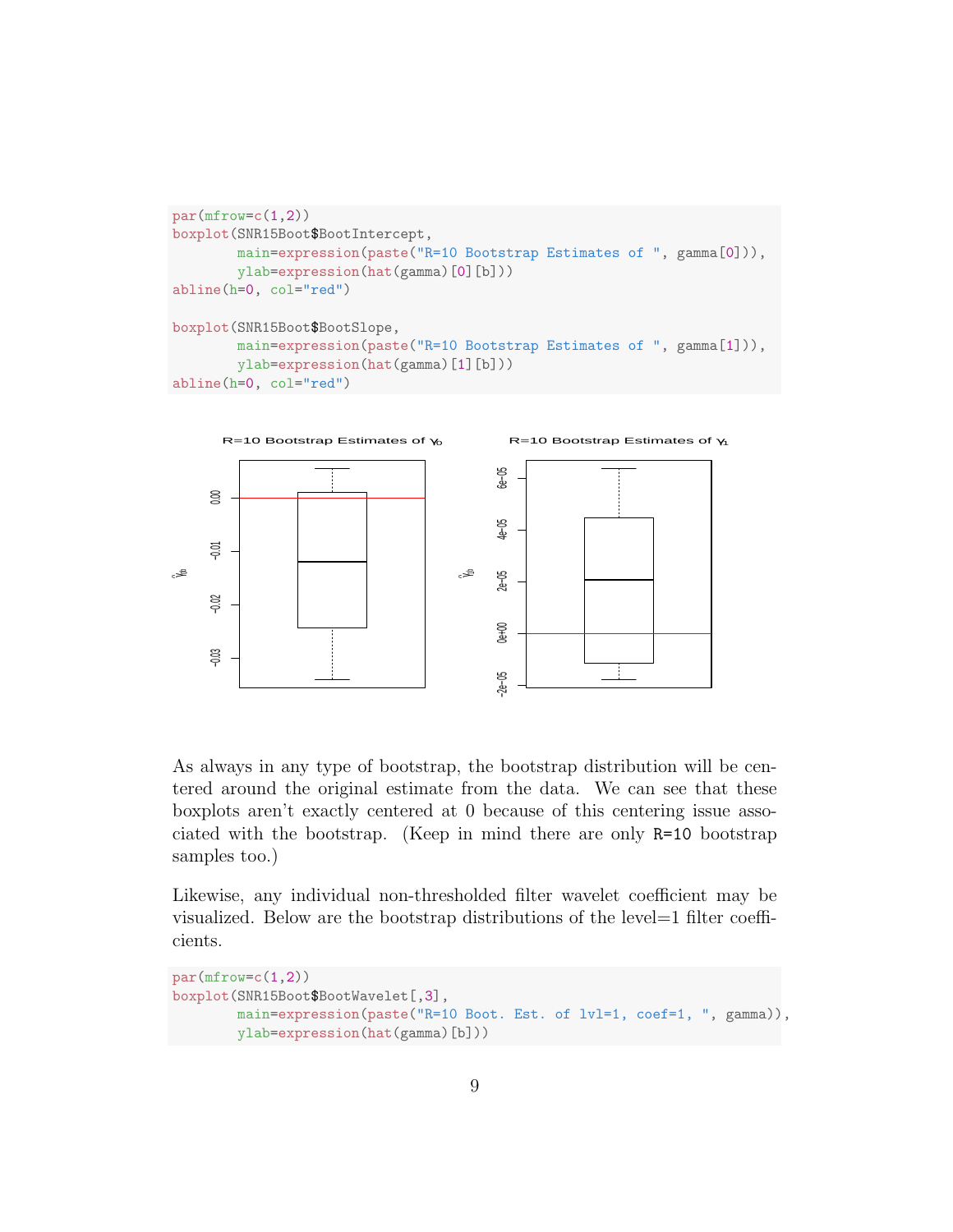```
boxplot(SNR15Boot$BootWavelet[,4],
       main=expression(paste("R=10 Boot. Est. of lvl=1, coef=2, ", gamma)),
       ylab=expression(hat(gamma)[b]))
```
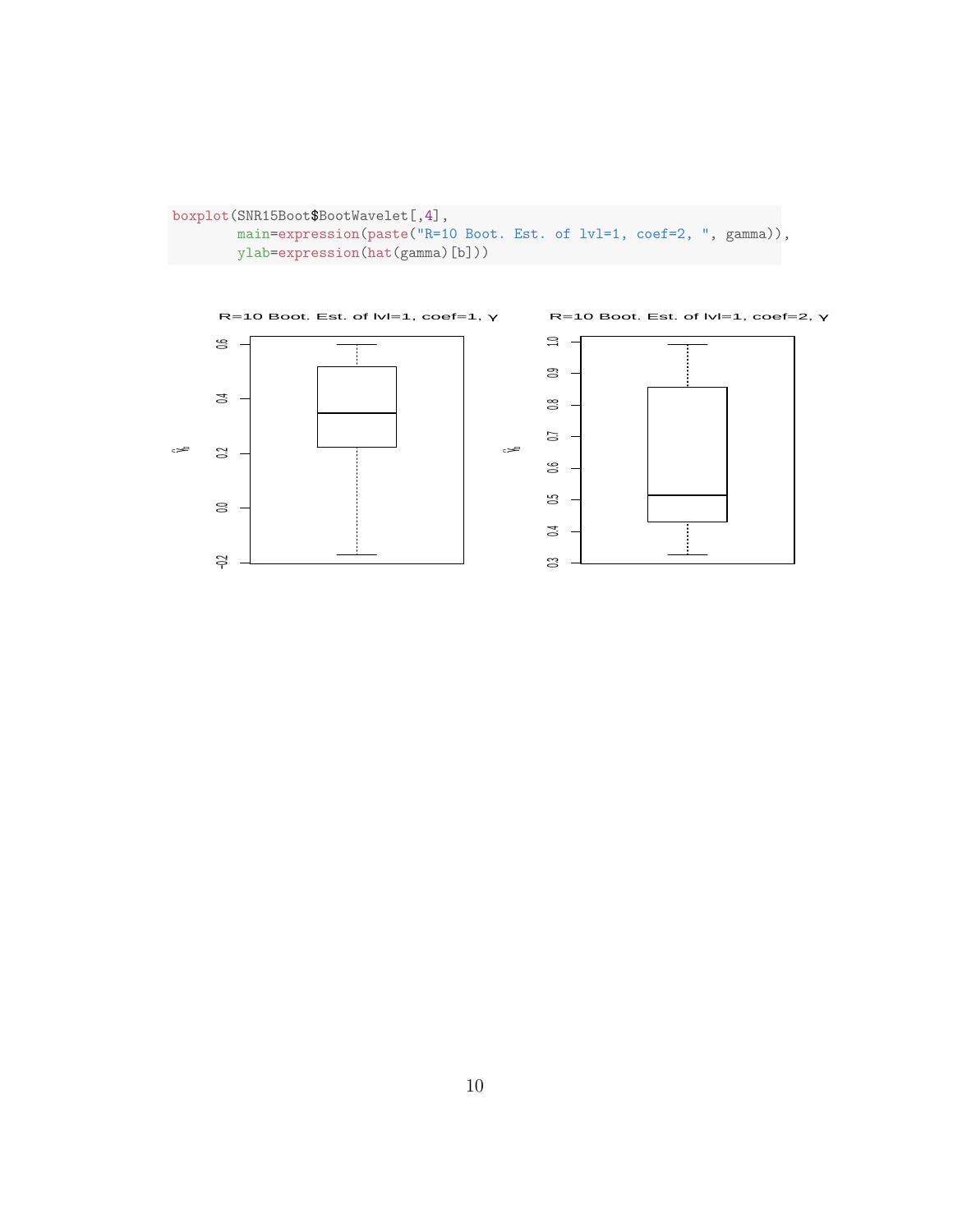#### 3 WiSE Bootstrap Hypothesis Test

Next we provide a brief introduction to a hypothesis test of the wavelet coefficients from two data series of equal lengths. This methodology is discussed in detail in (Braverman, 2015). Here, the theoretical discussion is meant to give users of the WiSEHypothesisTest and WiSEConfidenceRegion a general idea of what mathematics are running in the background.

Consider two equally-spaced data series of length  $T = 2<sup>J</sup>$ ,  $J \in \mathbb{I}^+$ . Each data series may be modeled by eqn. [1](#page-0-2) and approximated by eqn. [2.](#page-0-0) That is,

$$
\begin{array}{l} \boldsymbol{Y(t)} = \gamma_{y0}\boldsymbol{1} + \gamma_{y1}\boldsymbol{t} + W\boldsymbol{\gamma}_{y} + \boldsymbol{e(t)}_{y}\\ \boldsymbol{X(t)} = \gamma_{x0}\boldsymbol{1} + \gamma_{x1}\boldsymbol{t} + W\boldsymbol{\gamma}_{x} + \boldsymbol{e(t)}_{x} \end{array}
$$

Notice, the same wavelet basis,  $W$ , is used in each approximation, but separate parameters are allowed. Users of the WiSEHypothesisTest function may wish compare the 'interesting' signals within these two series. Recalling the discussion from Section [1,](#page-0-1) we may decide that the 'interesting' signals are  $\mu(t)_y$  and  $\mu(t)_x$ . With the wavelet basis approximation, the user tests the linear relationship between the two sets of wavelet coefficients:  $\gamma_y = \alpha \mathbf{1} + \beta \gamma_x$ . The null hypothesis in WiSEHypothesisTest is

$$
H_0: \alpha = m, \beta = n, \quad m, n \in \mathbb{R}
$$

In (Braverman, 2015), values of  $m = 0$  and  $n = 1$  are tested. If the null hypothesis in this specific scenario is not rejected, then we may say that there is not sufficient evidence to conclude that the signal within the climate model output does not match the observed climate. The algorithm to generate the WiSE bootstrap sample changes slightly so that we are sampling under the null hypothesis. Please see (Braverman, 2015) for the details.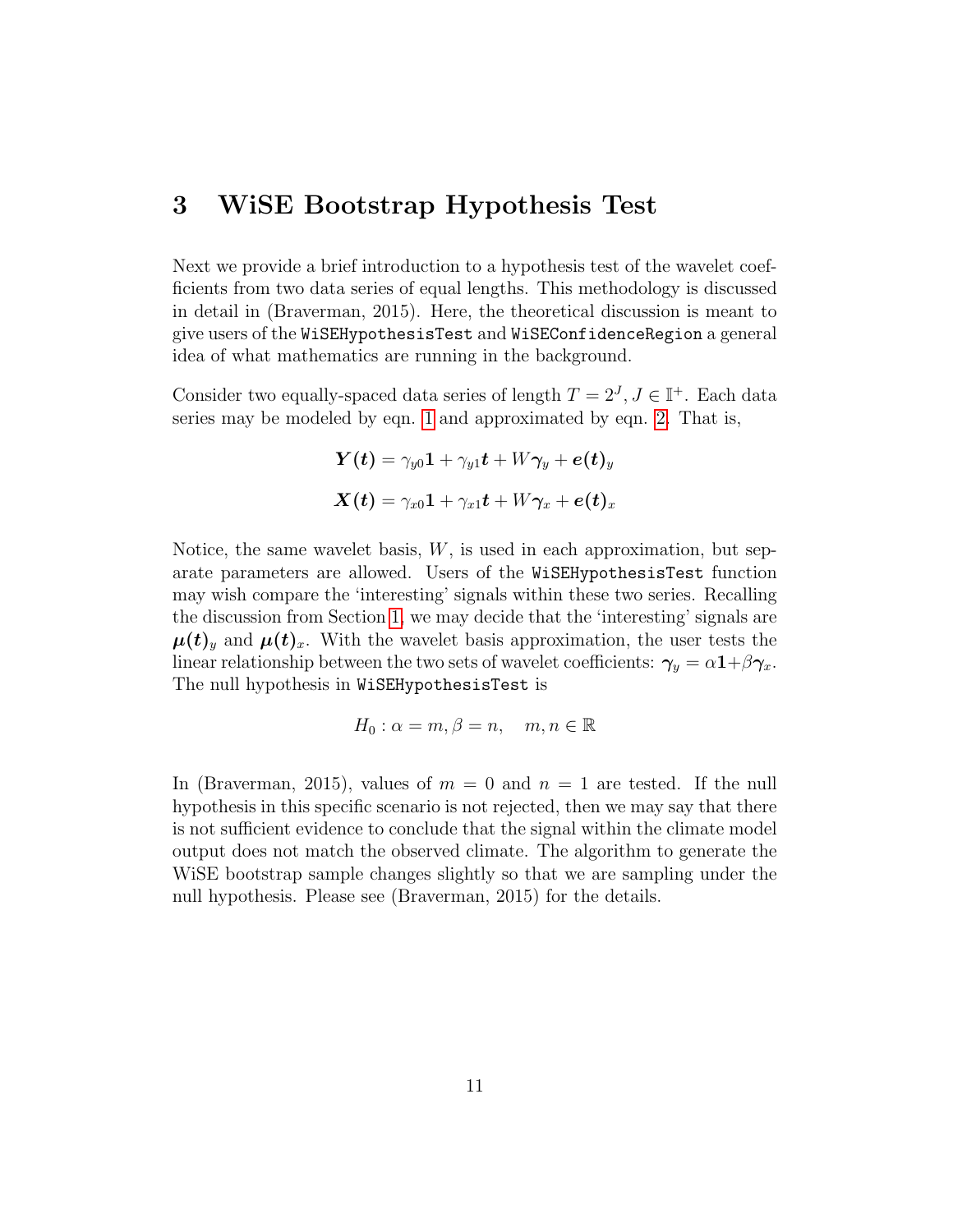## 4 WiSE Bootstrap for Hypothesis Testing: Climate Model Signals

An example analysis of climate model data is presented here. The full analysis of the climate models at some specific grid-cells is available in (Braverman, 2015). Within the WiSEBoot package, two sets of climate model outputs and observed climate are available. Here, we will look at the data in CM20N20S60E.

```
data(CM20N20S60E)
CM20N20S60E[1:3,]
```

```
## AIRS IPSLRun1 IPSLRun2 IPSLRun3 IPSLRun4
## 2002-10-01 0.001764203 0.001844154 0.002112894 0.0006225206 0.001579949
## 2002-10-02 0.001498882 0.001700833 0.001708422 0.0006596091 0.001716239
## 2002-10-03 0.001522536 0.001539518 0.001419565 0.0008227325 0.001948907
## MIROC5Run1 MIROC5Run2 MIROC5Run3 MIROC5Run4 MIROC5Run5
## 2002-10-01 0.001653560 0.0017041005 0.0010692392 0.001497587 0.000984715
## 2002-10-02 0.001490860 0.0011596567 0.0010018310 0.001331268 0.001106074
## 2002-10-03 0.001315217 0.0008881064 0.0008363572 0.001092815 0.001381810
## MIROC5Run6
## 2002-10-01 0.001133758
## 2002-10-02 0.001047236
## 2002-10-03 0.001029497
```
This data matrix contains data from AIRS (what we call 'observed climate'), 4 runs of the IPSL model, and 6 runs of the MIROC5 model. Each of the model runs is obtained by choosing different starting parameters. Specifically, this matrix contains a set of specific humidity observations/outputs between 20N and 20S at 60E and an altitude of 500 hPa. Observations are daily, from October 1, 2002 to December 29, 2010.

In this analysis, we'll compare the signals in AIRS and MIROC5, run 5. Here are some plots of the raw data.

```
par(mfrow=c(2,1))plot.ts(CM20N20S60E[,1], main="AIRS", ylab="Obs. Climate")
plot.ts(CM20N20S60E[,10], main="MIROC5, run 5", ylab="Model Climate")
```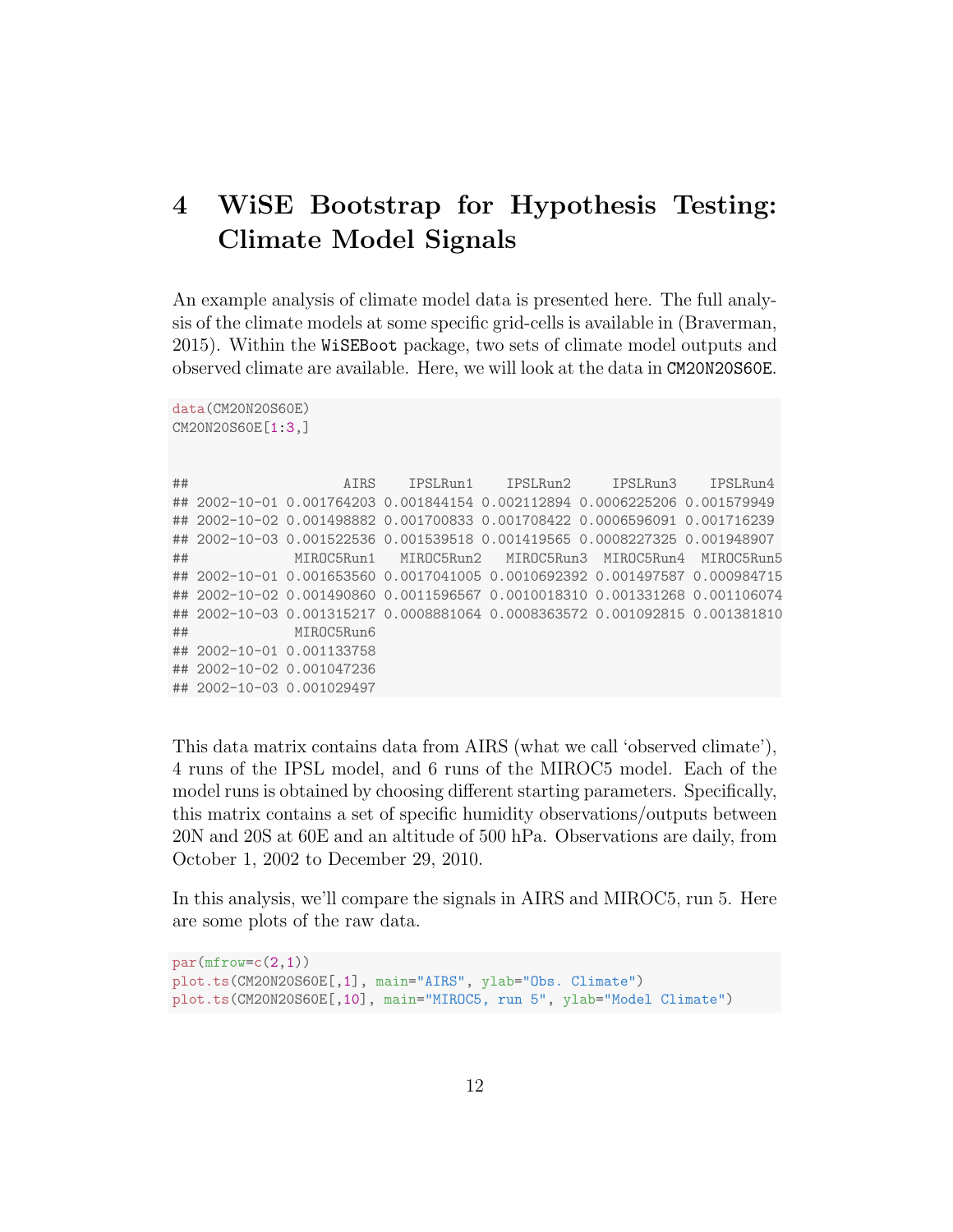

**MIROC5, run 5**



Before it is possible to use the WiSE bootstrap methodology with a wavelet basis approximation, the data must be of length  $T = 2<sup>J</sup>$  for a positive integer, J. The raw data contains 3012 observations. Thus, we begin by using the padMatrix function to lengthen each series simultaneously. Conversely, the user could truncate the data to the closest power of 2 in length, which may be more highly recommended when it is OK to exclude some of the data.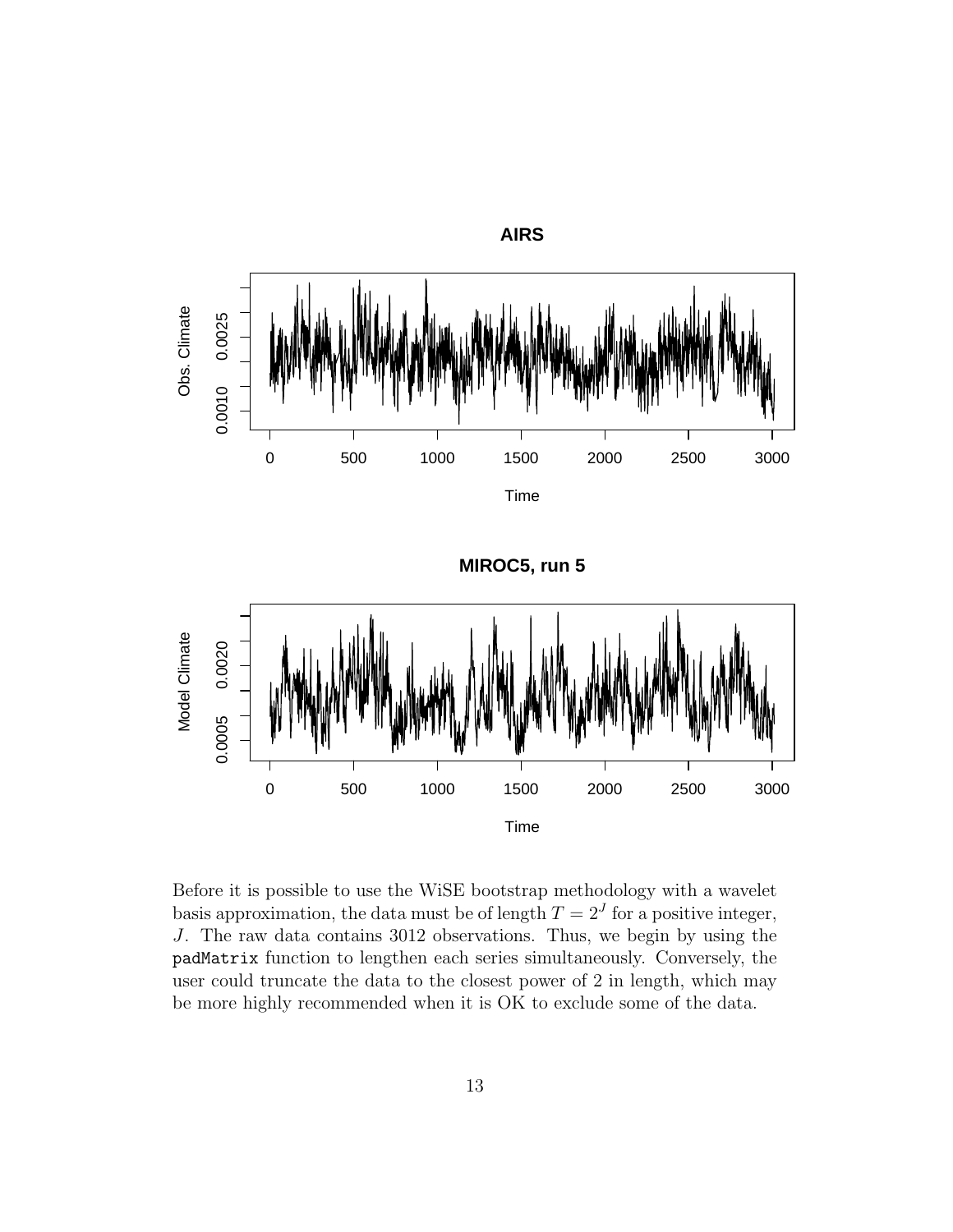```
pad60E <- padMatrix(CM20N20S60E)
dim(pad60E$xPad)
## [1] 4096 11
```
The code above uses the default options within padMatrix of padding at both sides of the data series by reflecting. The linear trend is not replaced (default) to the padded data matrix because we may easily input the estimated linear (parametric) parameters to the hypothesis testing function. This data is now of length  $2^{12}$ .

The hypothesis testing function requires that the user choose a wavelet coefficient threshold level. This may be done automatically with the WiSEBoot function first, by inputting both series as a 4096 x 2 matrix. Here, we choose to just set a threshold of  $J_0 = 5$ , as this corresponds to a cycle of 128 days.

Now that the data is of correct length, we may test the hypothesis

$$
H_0: \alpha = 0, \beta = 1
$$

(i.e. the climate model signal matches the observed climate). Our 'X' series is AIRS and the 'Y' series is MIROC5, run 5. For demonstration purposes, we will choose to take R=10 bootstrap samples. A higher number of samples is generally recommended.

```
hypObj <- WiSEHypothesisTest(pad60E$xPad[,1], pad60E$xPad[,10], R=10, J0=5,
                             XParam=pad60E$linearParam[,1],
                             YParam=pad60E$linearParam[,10])
```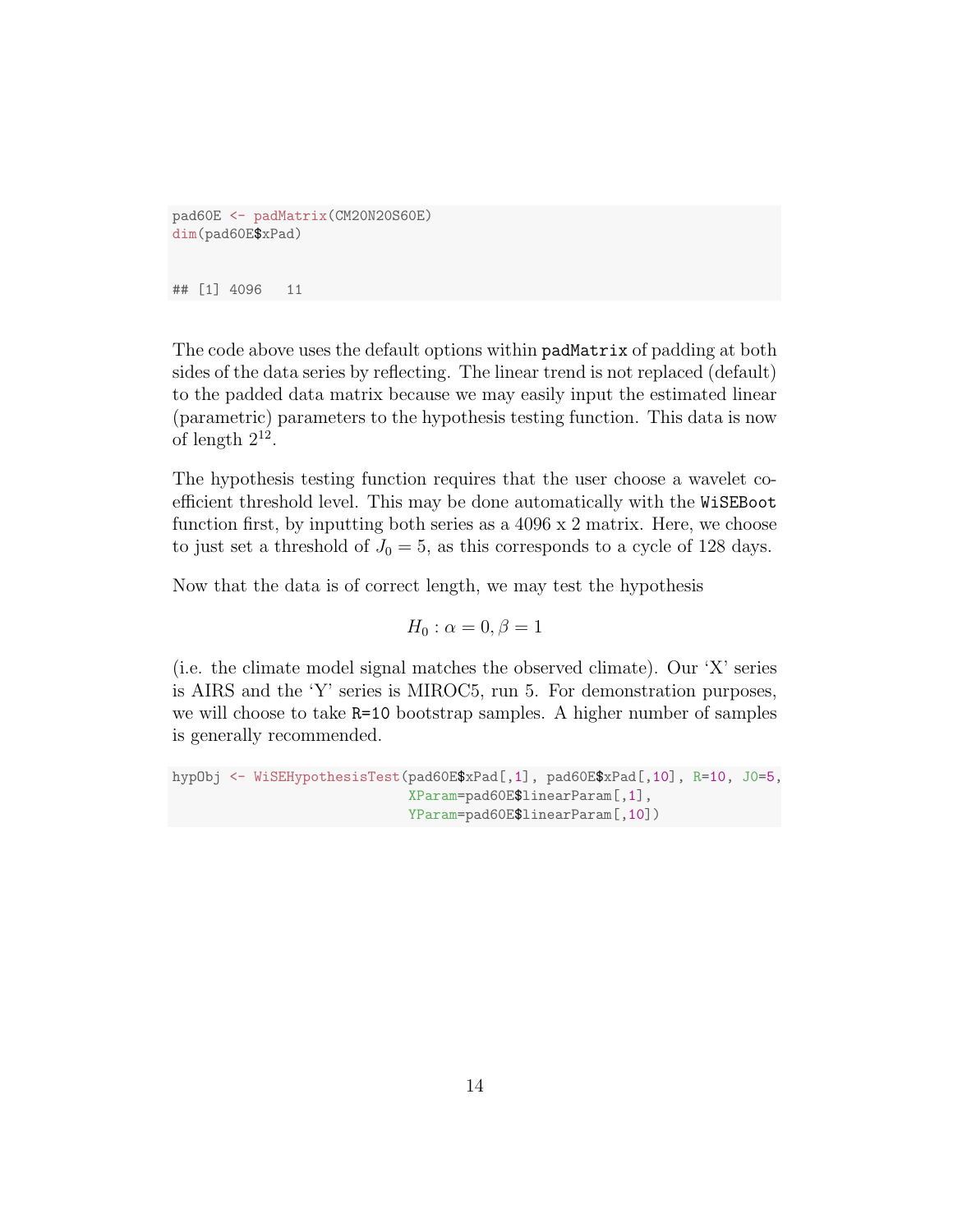

**Bootstrap Parameter Estimates (under Null), p−value= 0**

hypObj\$AsymptoticPValue

## [,1] ## [1,] 4.597697e-44

hypObj\$BootstrapPValue

## [1] 0